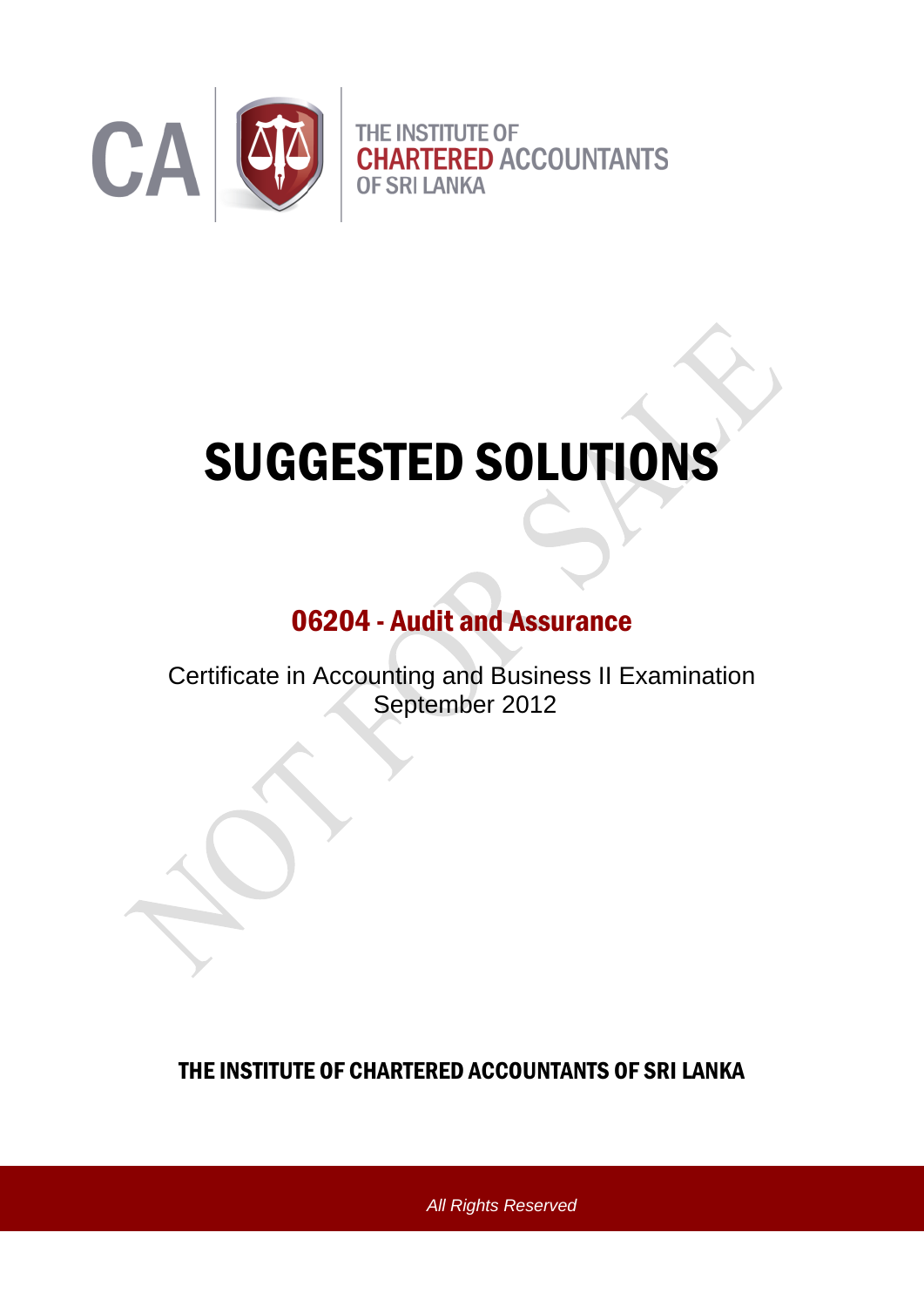#### (a)

- 1. Practitioner
- 2. Responsible party (management)
- 3. Intended users

(3 marks)

(b) An attitude that includes a questioning mind, being alert to conditions which may indicate possible misstatement due to error or fraud, and a critical assessment of evidence.

(3 marks)

(2 marks)

#### (c)

- 1. Tax planning and advisory services
- 2. Assistance / advisory services on system implementation
- 3. Assistance / advisory services on financial reporting related areas
- 4. Agreed upon procedure engagements
- 5. Compilation of financial or other information.

#### $(d)$  (i)

- 1. Belief that the responsibility for preparation of financial statements lies with the practitioner rather than the management
- 2. General acceptance that the practitioner's primary responsibility is to detect fraud when in fact the practitioner's duty is to conclude whether or not the financial statements are materially misstated.
- 3. The users' narrow perception over the concept of materiality and testing on sample basis where the belief is that the practitioner should check and verify each transaction.
- 4. Misunderstanding that the" true and fair view" means the information in the financial statements are "correct".

(2 marks)

- (ii)
	- 1. By expanding the conclusion by clearly indicating scope, objectives, audit methodology and responsibilities of practitioner and management with regard to the engagement
	- 2. By issuing an engagement letter which include the objectives, responsibilities, scope, terms and conditions relating to the engagement
	- 3. By establishing audit committees under the principles of corporate governance

(2 marks)

- (e) (i) Petty cash payments to be made with a properly authorized petty cash voucher.
	- Subdivision of work amongst those who handle petty cash.
	- Category of payments to be made by petty cash to be separately identified from those to be made by cheques.
	- An impress system to be in place.
	- A petty cash control account to be in place.
	- Petty cash should be physically verified from time, to time agreed with the petty cash balance by an independent party.
	- Prohibition of cash input other than central reimbursement, I.O.Us and cashing of cheques.
	- Provision of a petty cash book with columns for expenses heading analysis columns.

(3 marks)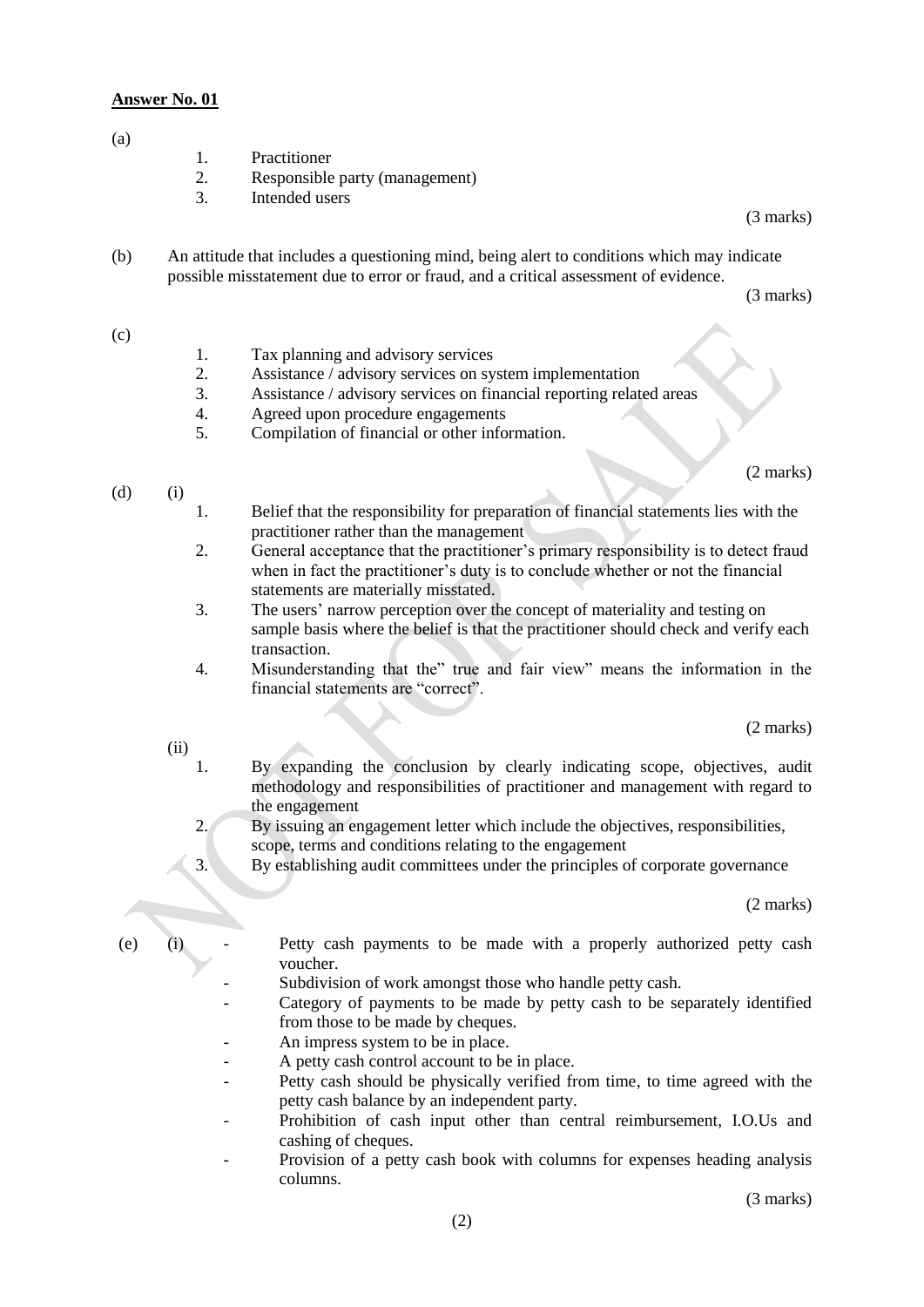- (ii) 1. Call for confirmation of balances.
	- 2. Check subsequent settlement of balances.
	- 3. Obtain an age analysis of debtors balances and determine the reasonableness of the provision for bad and doubtful debts.
	- 4. Compare the ratio of debtors to credit sales with the same for previous period and the budget. Inquire if there are wide fluctuations.
	- 5. Reconcile the "debtors ledger" with "debtors' control" account .
	- 6. Check accuracy of opening balance brought forward
	- 7. Check debtor cut-off accuracy.
	- 8. Obtain or prepare a list of balances and test the casts

(3 marks)

- (iii) 1. Balances representing large values.
	- 2. Balances long overdue.
	- 3. Credit balances in the debtors ledger.
	- 4. Balances written off as bad during the year.
	- 5. Nil balances on the balance sheet date.
	- 6. Balances under dispute.
	- 7. Balances exceeded the credit period.

(3 marks)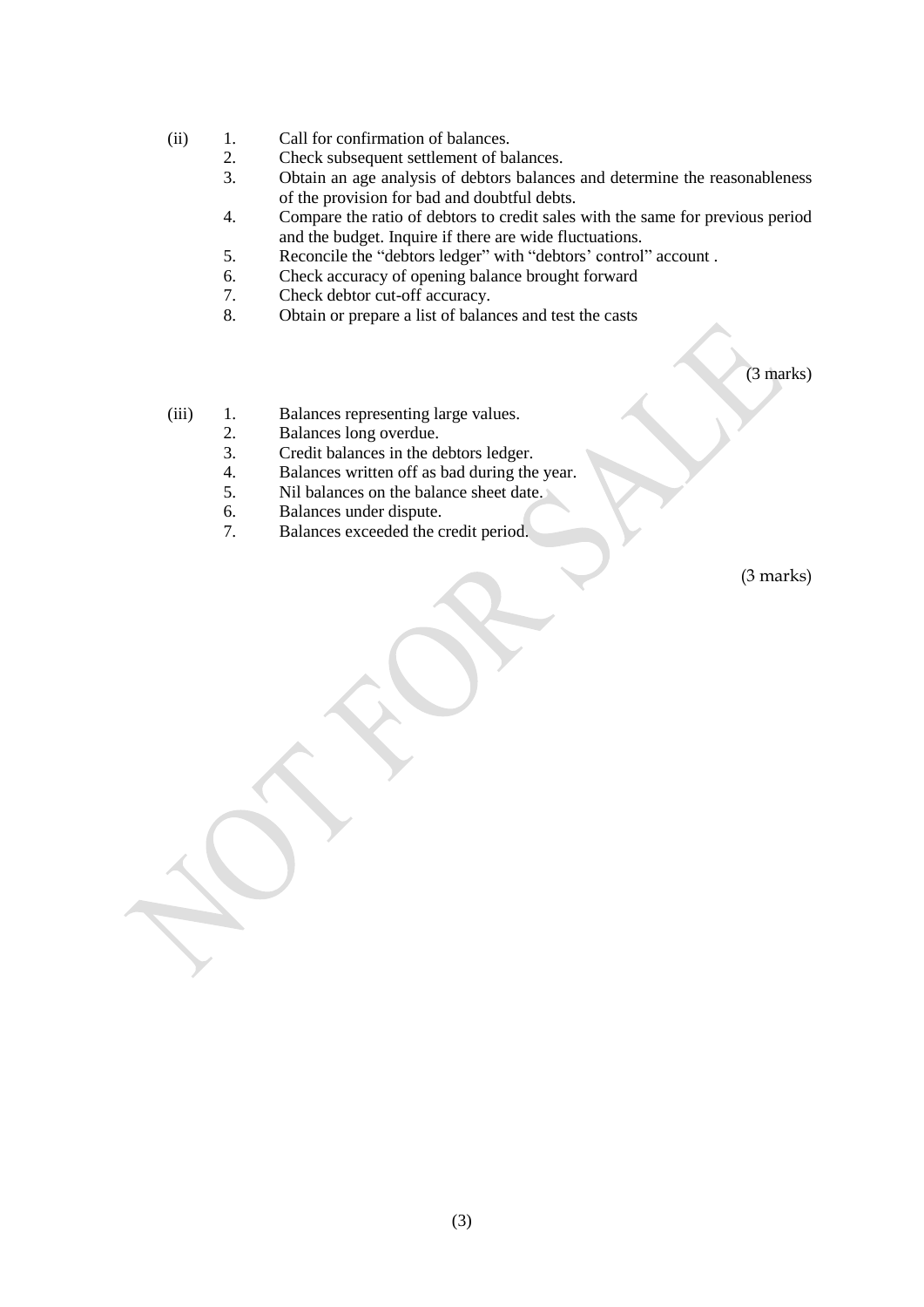- (a) 1. The integrity of the principal owners, key managers and those charged with governance of the entity
	- 2. Whether the engagement team is competent to perform the audit engagement and has the necessary capabilities including time and resources
	- 3. Whether the firm and the engagement team can comply with relevant ethical requirements
	- 4. Significant matters that have arisen during the current or previous audit engagements and their implications for continuing the relationship

(4 marks)

- (b) 1. Withdraw from the audit engagement where possible under applicable laws or regulations
	- 2. Determine whether there is any obligation either contractually or otherwise to report the circumstances to other parties such as those charged with governance, owners or regulators

(4 marks)

- (c) 1. Relevant industry, regulatory and other external factors
	- 2. Nature of the entity including its operations, ownership and governance structure, etc.
	- 3. Selection and application of accounting policies by the entity.
	- 4. Objectives and strategies of the entity and those related risks that may results in risks of material misstatements.

(4 marks)

| (d) |     | Inherent risk, Control risk and Detection Risk |                     |
|-----|-----|------------------------------------------------|---------------------|
|     |     |                                                | $(3 \text{ marks})$ |
|     | (i) | Inexperienced finance staff                    |                     |
|     |     | Poor standard of the finance staff             |                     |

- Inadequate controls/lack of manpower
	- Poor accounting records

(4 marks)

(e) (i) Due to the following inherent limitations in an audit the auditor is unable to detect material misstatements.

- The use of selective testing.
- Inherent limitations of internal controls, such as possibility of management override or collusion.
- The fact that much of the evidence available to the auditor is persuasive rather than conclusive.
- Use of judgment in gathering and evaluating evidence and forming conclusions based on that evidence.
- Involvement of estimates which are uncertain.

(4 marks)

(ii) Management of the company.

(2 marks) (Total 25 marks)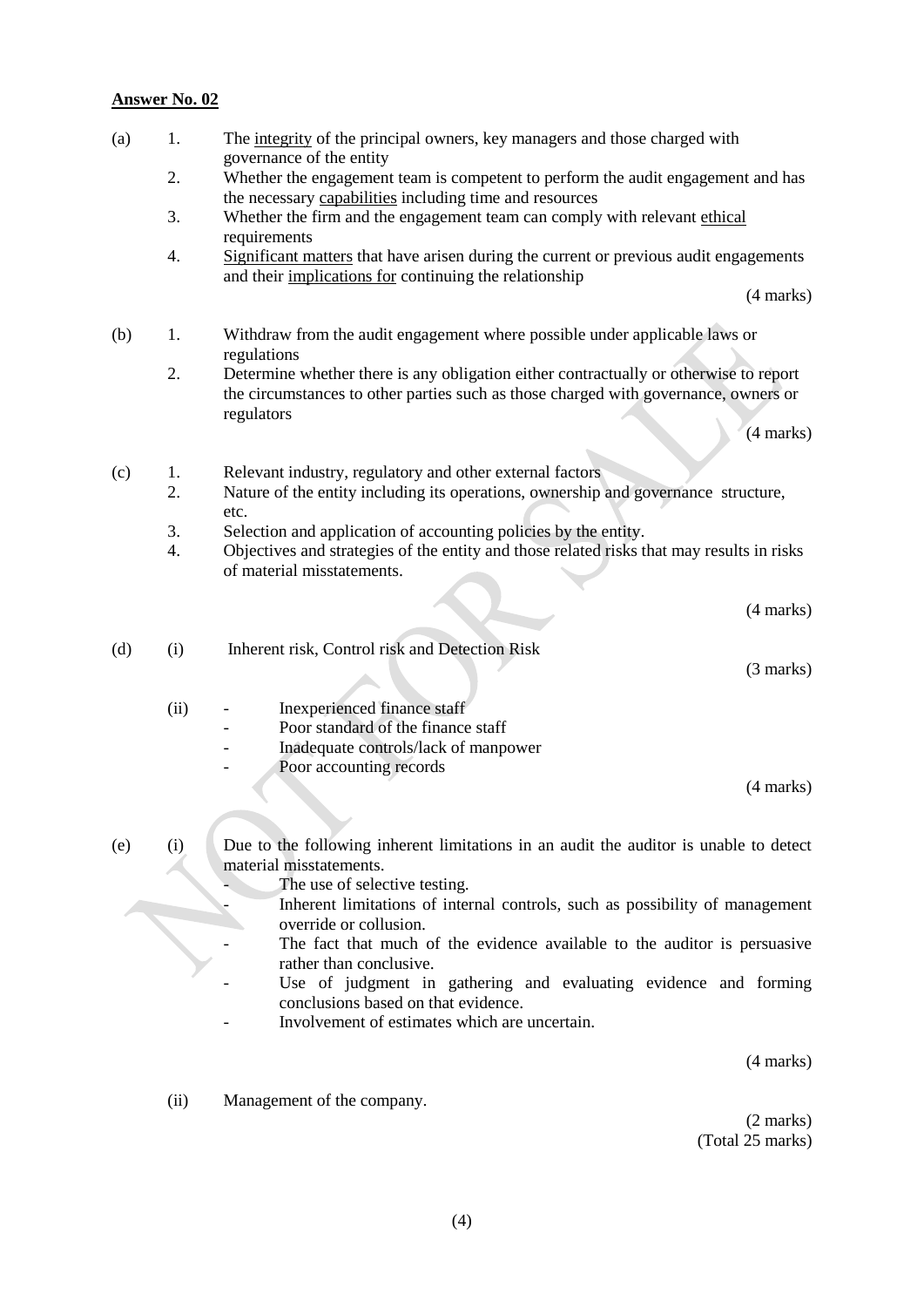(a) (i) Since Mr. Kamal had been a member of the audit committee of the company to be audited he is not independent. Even if he does not handle the audit of the said company, still it will not be independent in appearance. According to Code of Ethics to have a former director / officer of the assurance client as a member of assurance team may create self-review threats and familiar threat. Threat seems to be significant and safeguard could be considered to reduce the threat to an acceptable level.

(3 marks)

(ii) Mr. Jonson will not be independent in mind as he will be checking his own work during the audit. According to Code of Ethics when any product or judgment of a previous assurance or non-assurance engagement, needs to be re-evaluated in reaching conclusions on assurance engagement self-review threat to independence occurs.

Threat created would be significant, no safeguard could reduce the threat. Only possible action is to refuse to accept appointment.

(3 marks)

- (b) 1. Disclosure is permitted by law and is authorized by client.
	- 2. Disclosure is required by law. (any related example)
		- 3. To comply with the quality review of a member body or professional body
		- 4. To respond to an inquiry or investigation by a member body or regulatory body
		- 5. To protect the professional interest of a professional accountant in a legal proceeding
		- 6. To comply with technical standards and ethics requirement.

(2 marks)

- (c) 1. Dispose of the direct financial interest prior to the individual becoming a member of the assurance team.
	- 2. Remove the member of the assurance team from the engagement.
	- 3. Withdraw or refuse to accept the engagement if financial interest cannot be disposed of in the case of audit partner.

(2 marks)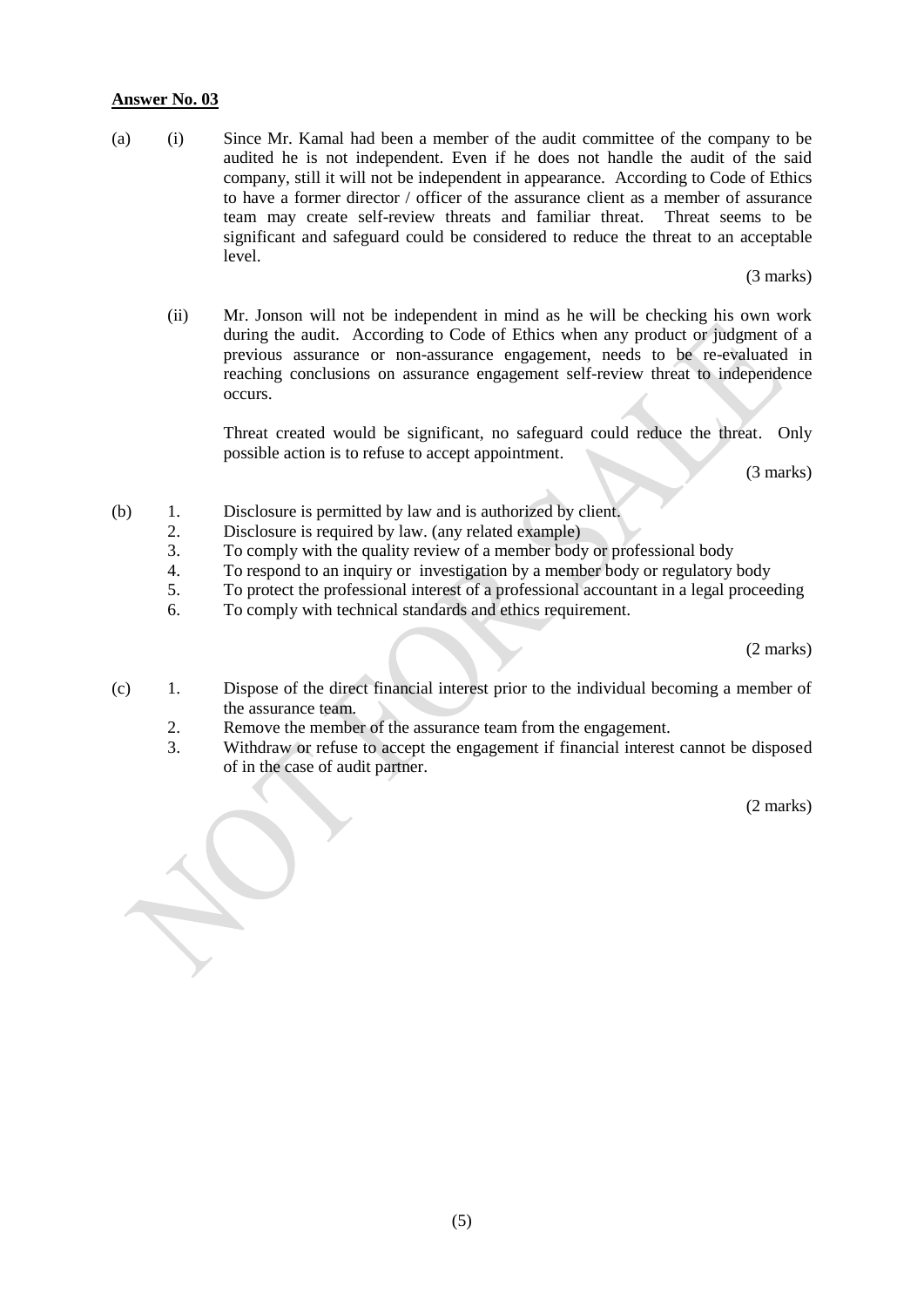- (a) 1. Whether sufficient appropriate audit evidence had been obtained
	- 2. Whether uncorrected misstatements are material individually or in aggregate
	- 3. Whether financial statements are prepared in all material respects in accordance with the requirements of applicable financial reporting framework
	- 4. Whether financial statements adequately refer to or describe the applicable financial reporting framework

(4 marks)

- (b) 1. Identify the entity whose financial statements have been audited
	- 2. State that the financial statements have been audited
	- 3. Identify the title of each statement that comprises the financial statements
	- 4. Refer to the summary of significant accounting policies and other explanatory information
	- 5. Specify the date or period covered by each statement comprising the financial statements

(3 marks)

(c) i. There is a scope limitation on the work of the auditor. This may lead to a modification of the audit opinion.

(2 marks)

ii. Qualified opinion – auditor expresses an adverse opinion on a particular aspect of the accounts which is considered material but not pervasive.

Disclaimer – Auditor states he is unable to form an opinion on truth and fairness of the financial statements, if the impact is material and pervasive.

(2 marks)

(d) The auditor may modify the audit report by including an emphasis of matter paragraph to highlight a matter affecting the financial statements which is included in a note to the financial statements that more extensively discusses the matter.

(2 marks)

Examples:

- To highlight a material matter regarding a going concern problem.
	- When there is a significant uncertainty (other than going concern problem), the resolution of which is dependent upon future events and which may affect financial statements – outcome of exceptional litigation or regulatory action.
		- Early application of a new SLAS that has had or continue to have a pervasive effect on the financial statements in advance of its effective date.

(4 marks)

**Note:** Other matter paragraph may also be considered if explained properly.

Examples: - Disclosure about predecessor auditor.

Restriction on distribution or use of the Auditor's report

(Total 15 marks)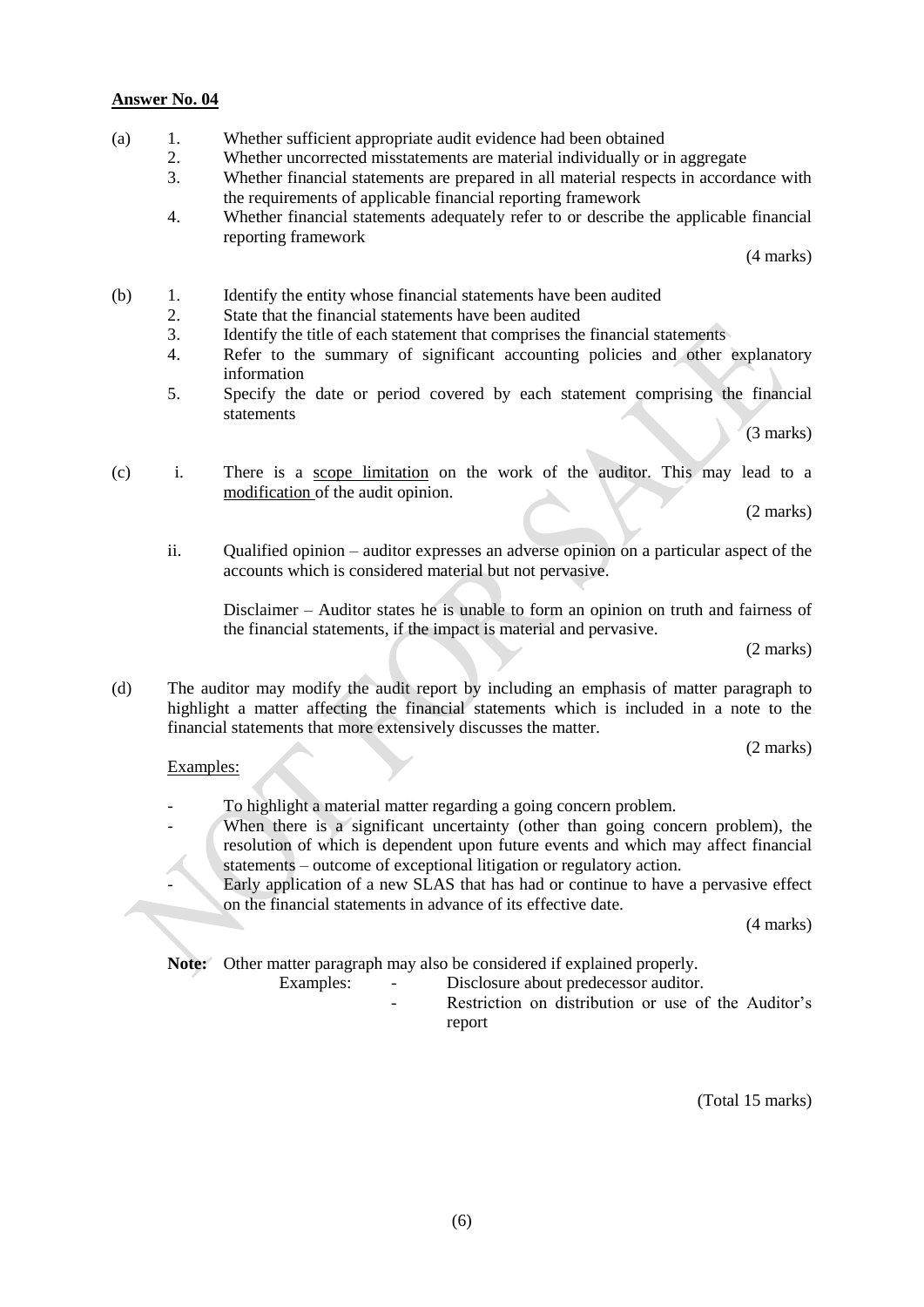(a) (i) Design – the accounting and internal controls are suitably designed to prevent, detect and correct material misstatement Operation – the systems exist and have operated effectively at relevant times during the period

(2 marks)

(ii) Tests of details of classes of transactions, account balances and disclosures and analytical procedures.

(2 marks)

- (b) 1. Significance of the potential misstatement in the assertion and the likelihood of having a material effect, individually or aggregated with other potential misstatements on the financial statements.
	- 2. Effectiveness of management's responses and controls to address the risks.
	- 3. Experience gained during previous audits with respect to similar potential misstatements.
	- 4. Results of audit procedures performed including whether such audit procedures identified specific instances of fraud and error.
	- 5. Source and reliability of the available information
	- 6. Persuasiveness of the audit evidence
	- 7. Understanding of the entity and its environment including internal controls.
	- 8. Nature of items under examination.

(2 marks)

(c) Consider the risk of existence of fraud and error which results in material misstatement in financial statements and use professional scepticism throughout the audit.

(2 marks)

- (d) 1. Possibility of the misappropriation of cash by the person who handle cash
	- 2. Possibility of goods being sold without being recorded as sales and staff keeping the cash
		- 3. Possibility of goods being misappropriated for private use.

Any other relevant answer

(4 marks)

- (e) 1. Make inquiries regarding management's assessment of the risk that the financial statements are materially misstated due to fraud.
	- 2. Make inquiries regarding management's process for identifying and responding to the risks of fraud in the entity
	- 3. Make inquiries of management and others within the entity to determine whether they have knowledge of any actual, suspected or alleged fraud affecting the entity
	- 4. Make inquiries of the internal audit function regarding their knowledge of any actual, suspected or alleged fraud affecting the entity
	- 5. Evaluate whether unusual or unexpected relationships that have been identified in performing analytical procedures including those related to revenue accounts may indicate risk of material misstatement due to fraud
	- 6. Consider whether other information obtained by the auditor indicates risk of material misstatement due to fraud

(3 marks) (Total 15 marks)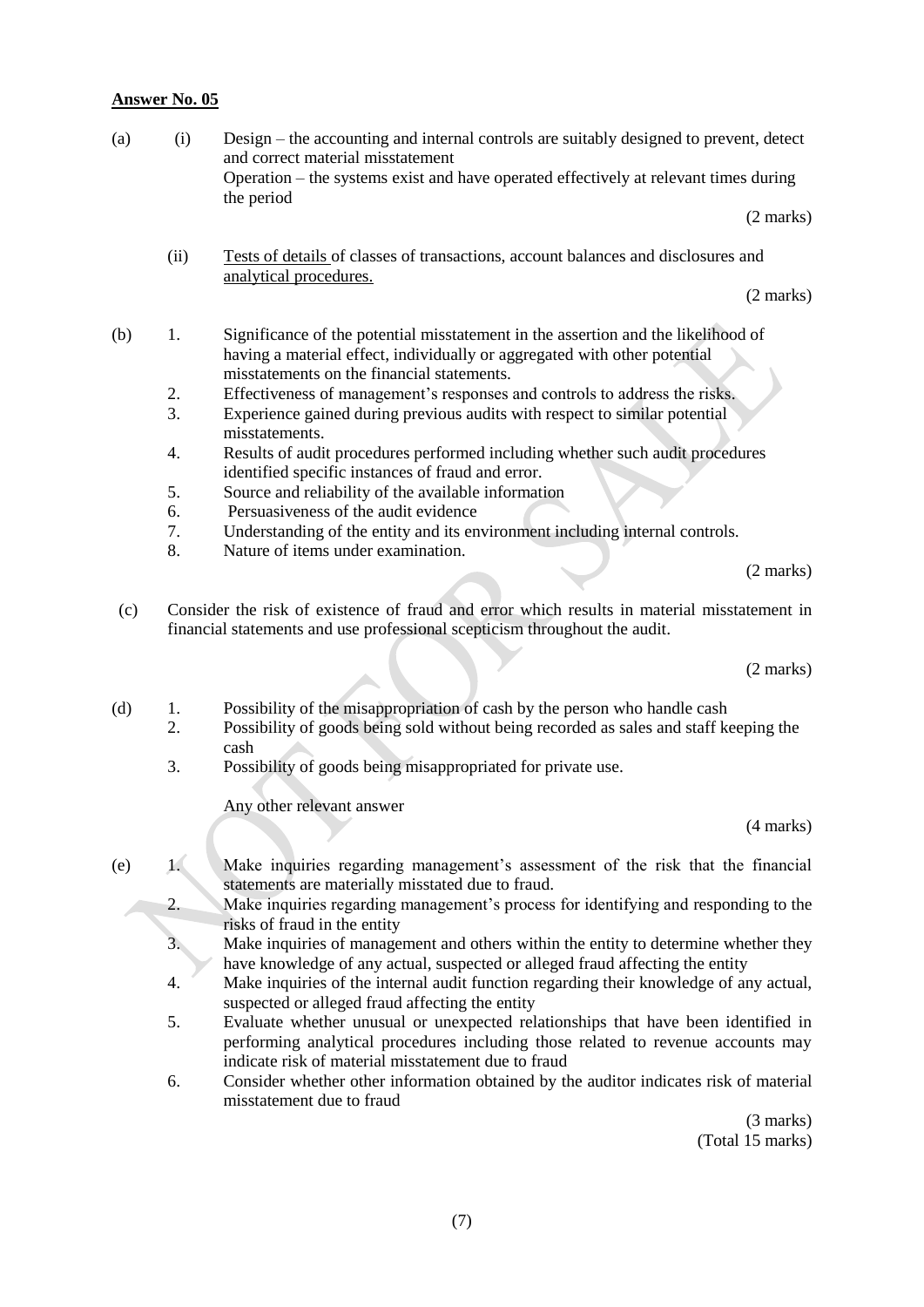- (a) 1. Control environment
	- 2. Risk assessment
	- 3. Control activities
	- 4. Information and communication<br>5. Monitoring
	- **Monitoring**

(3 marks)

- (b) (i) 1. No approval or pre- approved limits for credit period / credit limit / discount given to wholesale customers by outlet managers
	- 2. No segregation of duties in the outlet marketing carried out, invoices raised, goods delivered and cash received by the same person
	- 3. Cash received not banked intact.
	- 4. No follow up action on debtors by MD unless notified by outlet manager.

Any other relevant answers

(3 marks)

- (ii) 1. Having pre-approved credit limit, credit periods for each customer
	- 2. Pre-determined discounts based on sales volume
	- 3. Approval of Managing Director if pre-determined limits are exceeded
	- 4. Having a separate person to handle documentation work at outlets
	- 5. Cash received to be banked intact at end of each day

Any other relevant answers

(4 marks)

- (c) 1. Reliance on systems or programs that are inaccurately processing data, processing inaccurate data or both
	- 2. Unauthorized access to data that may result in destruction of data or improper changes to data
	- 3. Possibility of IT personnel gaining access privileges beyond those necessary to perform their assigned duties, thereby breaking down segregation of duties
	- 4. Unauthorized changes to data in master files
	- 5. Failure to make necessary changes to systems or programs
	- 6. Inappropriate manual intervention
	- 7. Potential loss of data or inability to access data as required<br>8. Lack of transaction trial and hard conjes.
	- Lack of transaction trial and hard copies.
	- 9. Concentration of resources such as hardware, software and files.

(3 marks)

- (d) 1. The extent to which the computer is used in each significant accounting application
	- 2. The complexity of the entity's computer operations<br>3. Organizational structure of the computer's processin
	- Organizational structure of the computer's processing activities
	- 4. Availability of data as evidence

(2 marks) (Total 15 marks)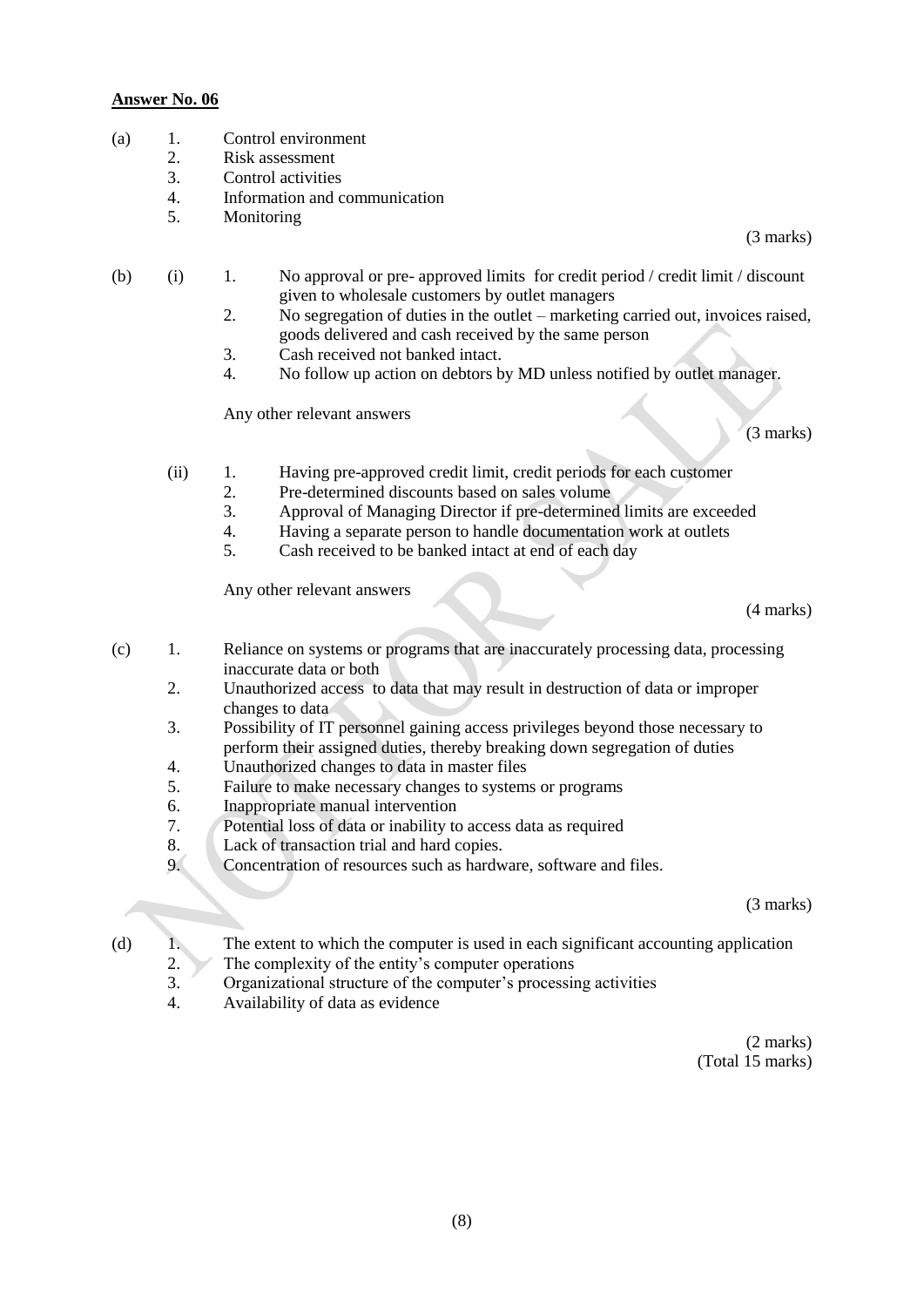- (a) 1. Discuss the expert's results with the management and expert
	- 2. Perform additional audit procedures
		- 3. Consider engaging or asking management to engage another expert

(3 marks)

(4 marks)

- (b) 1. Organizational status / Objectivity
	- 2. Scope of function / Any constraints or restrictions
	- 3. Technical competence
	- 4. Due professional care
	- 5. Communication

(c) 1. Distribution to shareholders

- 2. Redemption of any shares.<br>3. Assistance by the company
- Assistance by the company in purchasing its own shares
- 4. Amalgamation proposal

(4 marks)

- (d) Agreed upon procedure engagement.
	- Objective: Objective is for the auditor to agree to carry out procedures of an audit nature between the client, practitioner and any third parties and to report on factual findings.
	- Reporting: Practitioner will report the factual findings to those parties that have agreed to the procedures.

#### Assurance

- expressed: No assurance is expressed. Practitioner simply provide a report on factual findings.
- Users: Users are the parties agreed to the engagement and practitioner will restrict the report to those parties agreed to the engagement.

(4 marks) (Total 15 marks)